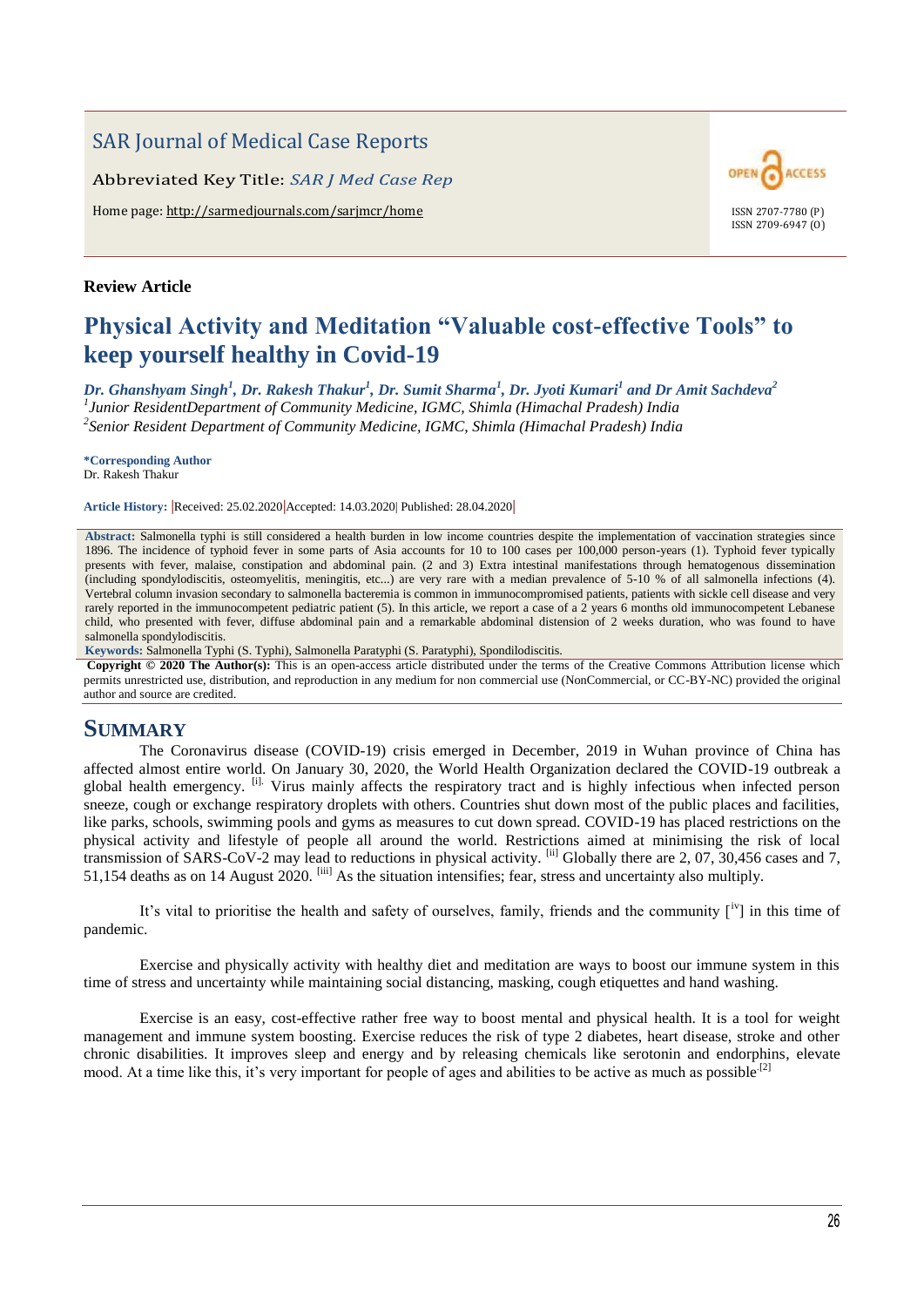

**Figure I:** Exercise and risk continuum: Green Zone in the middle showing the beneficial area of exercise *Source:* WHO

In present times when going to gym or trainers is not possible due to Covid-19, **workout can be taken online like** you tube platforms. You can build your own workout plans and instead of weights can use household items like cylinders, utensils and packets of food, walk or run on stairs, do push ups, planks, sit ups, dance with music etc. Those who find it difficult to exercise, activities like sweeping floors, vacuuming, general carpentering, mowing the lawn, raking leaves, cleaning windows and pushing a stroller are good enough**. [2]**

Early morning or odd hour's walks, avoiding streets and parks, are better options to minimise risk of spread of Coronavirus. Taking a hand sanitiser (with more than 60 per cent alcohol), maintaining a social distancing at least 2.0 meters and washing hands with soap and water for at least 20 seconds on returning back can protect can further reduce chances of catching of infection with the virus,

WHO's -Be Active campaign|| says just by doing 3-4 minutes of light intensity physical movement, such as walking or stretching, will help ease your muscles and improve blood circulation and muscle activity.

**Exercise; how much and how frequent**: It's necessary to know the right amount of activity with right strength for right age.

**WHO recommends** that under 1 year of age at least 30 minutes in prone position (tummy time), as floor-based play, spread throughout the day while awake. Children under five year at least 180 minutes of any activity or at least 60 minutes of this time in moderate to vigorous intensity physical activity is advised. Children and adolescents aged 5-17 years must do at least 60 minutes a day of moderate to vigorous-intensity at least 3 days per week. All adults should do at least 150 minutes of moderate-intensity or at least 75 minutes of vigorous-intensity physical activity throughout the week. For additional health benefits, adults should increase their moderate-intensity physical activity to 300 minutes per week, or equivalent<sup>[1]</sup>

Regular physical activity is a great tool to benefit body and mind. Be it reduction of high blood pressure, managing weight and reduction the risk of heart disease, stroke, type 2 diabetes, and various cancers. All these conditions can increase susceptibility to COVID-19 and exercise is the most single cost-effective measure of preventing them. Physical activity of moderate intensity is good for our mental health. Reduces the risk of depression, cognitive decline and delays the onset of dementia and improve overall feelings. It's a great way to manage stress and strengthen immunity. "Fit individuals" have a lower incidence of infection and [reduced risk of chronic diseases c](https://www.ncbi.nlm.nih.gov/pmc/articles/PMC3842061/)ompared to inactive and sedentary individuals.

#### **Meditation**:

A recent review involving 20 randomized, controlled trials including more than 1,600 people suggested that meditation may boost our immune system. Meditation isn't a cure but "a consistent meditation practice can help us better respond to stressful situations,"(Ellie Burrows Gluck). [v]

#### **Stress management:**

Coping with stress in a healthy way will make you, the people you care about and your community stronger. Prolonged or chronic stress can negatively impact the immune system by reducing the body's ability to defend against viruses and bacteria. Beside that stressed people engage more in drinking excessive alcohol, smoking, a poor diet, or inadequate sleep, which also negatively impact the immune system.  $[<sup>vi</sup>]$ 

It is okay to feel stressed, anxious, panicked or afraid in Covid-19. Just ground yourself in a safe and healthy ways. Maintain connection with friends and loved ones on Emails, calls or FaceTime and have live-streaming cocktail hours with friends. Children can also benefit from staying connected. Flexibility is the best solution for the time of uncertainty and rapid change. In high levels of stress or anxiety, be mindful to consume media updates.